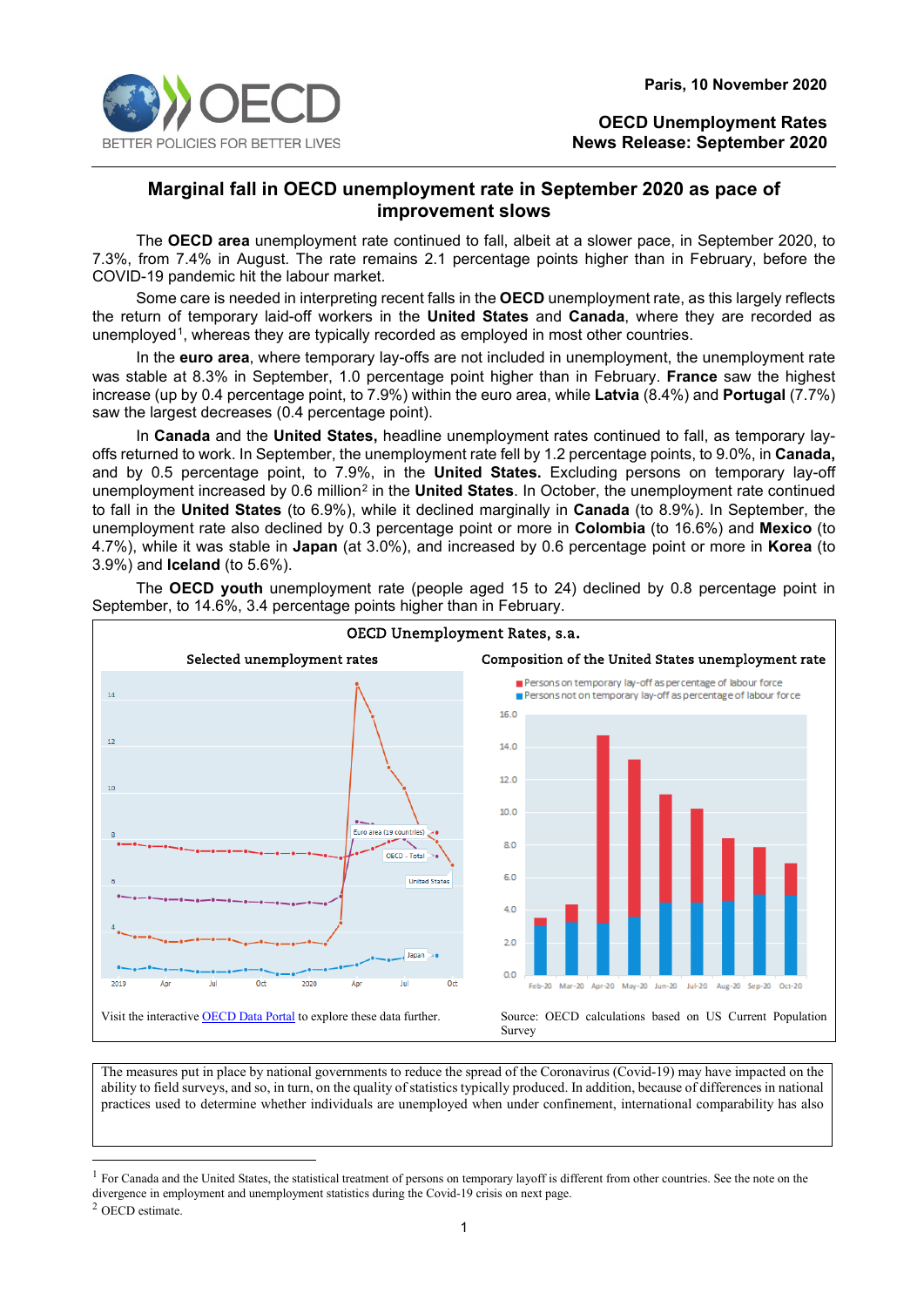been affected. See the **note on the divergence in employment and unemployment statistics during the Covid-19 crisis** on next page.

## **Note : Employment and unemployment statistics during the COVID-19 crisis**

The broad comparability of unemployment data across OECD countries is achieved through the adherence of national statistics to International Guidelines from the International Conference of Labour Statisticians (ICLS) – the so-called ILO guidelines.

Departures from these guidelines may however exist across countries depending on national circumstances (e.g. statistical environment, national regulations and practices). Typically, these departures have only a limited impact on broad comparability of employment and unemployment statistics. However, the unprecedented impact of Covid-19 $3$  is amplifying divergences and affects the cross-country comparability of unemployment statistics in this news release.

This concerns in particular the treatment of persons on temporary layoff or employees furloughed by their employers. These are *persons not at work during the survey reference week due to economic reasons and business conditions* (i.e. lack of work, shortage of demand for goods and services, business closures or business moves).

According to ILO guidelines, '**employed**' persons include those who, in their present job, were 'not at work' for a short duration but maintained a job attachment during their absence (ILO, 2013 and 2020). Job attachment is determined on the basis of the continued receipt of remuneration, and/or the total duration of the absence. In practice, formal or continued job attachment is established when :

o *the expected total duration of the absence is up to three months* (*which can be more than three months, if the return to employment in the same economic unit is guaranteed and, in the case of the pandemic, once the restrictions in place* - *where applicable - are lifted*)

### **OR**

o *workers continue to receive remuneration from their employer, including partial pay, even if they also receive support from other sources, including government schemes.*

In turn persons are classified as '**not employed**' if:

o *The expected total duration of absence is greater than three months or there is no or unknown expected return to the same economic unit* 

### **AND**

o *People in this condition do not receive any part of their remuneration from their employer.*

Not-employed persons are classified as '**unemployed'** if they fulfil the criteria of active "job search"[4](#page-1-1) and "availability" specified for the measurement of unemployment**.**

However, departures from these guidelines in national practices do exist. In particular, in North America persons on temporary layoff are considered to be "only weakly or not at all attached to their job and are to be counted as unemployed" (Sorrentino, 2000). In the United States, people on temporary layoff are classified as 'unemployed' if they expect to be recalled to their job within

<span id="page-1-0"></span><sup>&</sup>lt;sup>3</sup> Broad comparability is ensured during normal business conditions, while divergences are potentially exacerbated during economic and financial crisis, such as the Great Recession or the current Covid-19 crisis.

<span id="page-1-1"></span><sup>4</sup> Some not-employed persons may be classified as "inactive/out of the labour force" because, due to the pandemic, they are either not able to actively look for a job even if they are available to work or are not available to work because of family responsibilities as schools and care services are closed.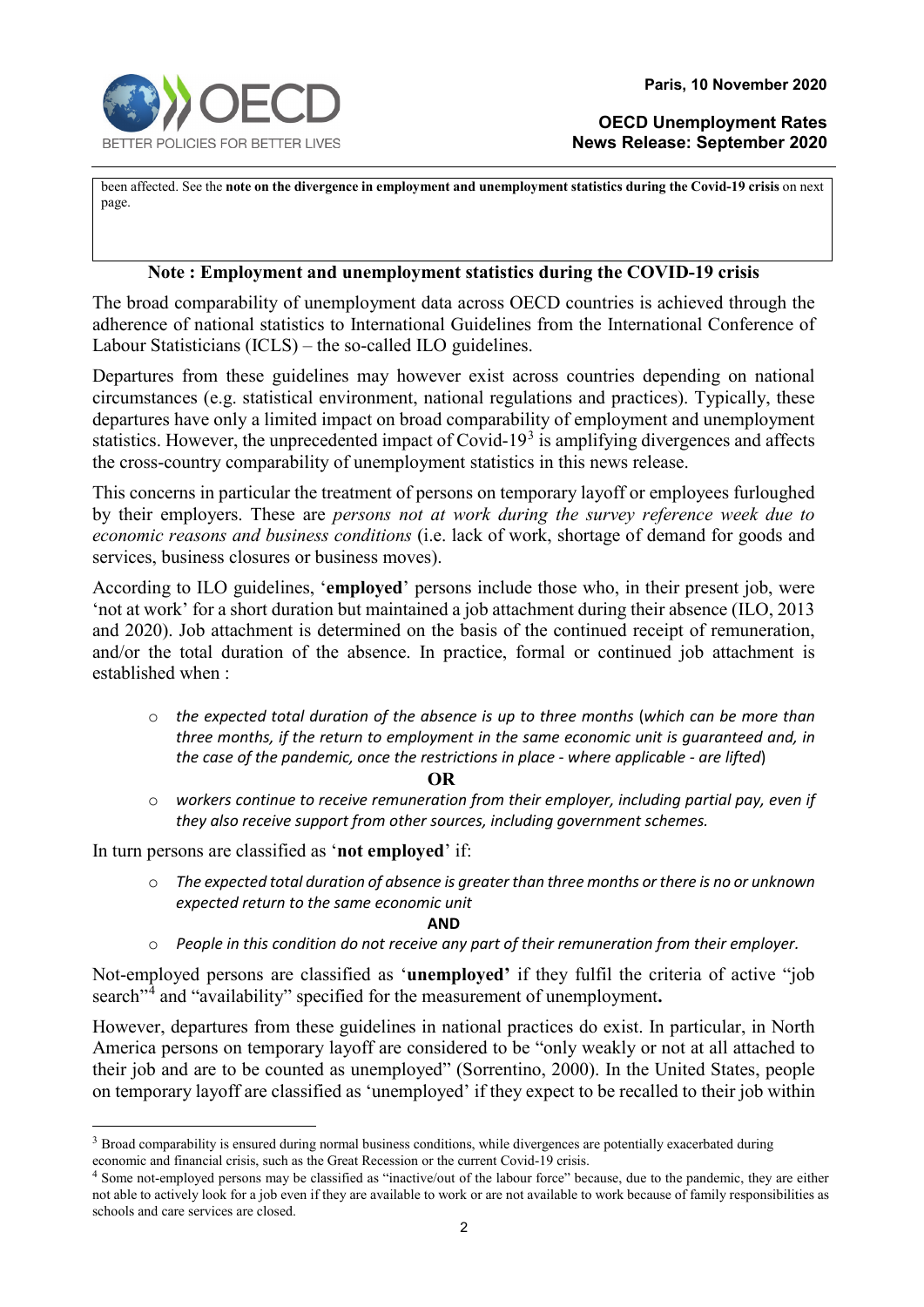

six months. If they have not been given a date to return to work by their employer and if they have no expectation to return to work within six months, they need to fulfil the "job search" criteria to be classified as 'unemployed'. For the latest US figures "people who were effectively laid off due to pandemic-related closures were counted among the unemployed on temporary layoff" without further testing for their return to their previous job (BLS, 2020). In Canada, persons in temporary layoff are also classified as 'unemployed' if they have a date of return or an indication that they will be recalled by their employers.

Conversely, persons on temporary layoff are classified as employed (not at work) in Europe, as recommended by the ILO Guidelines (Eurostat, 2016). In practice, formal job attachment is tested on the basis of (i) an assurance of return to work within a period of three months or (ii) the receipt of half or more of their wage or salary from their employer. Somewhat stricter than ILO guidance, absences during COVID-19 crisis whose duration is unknown are treated as absences longer than three months. Those failing to satisfy these two criteria are classified as unemployed if they are "available to start work" (over the next two weeks) and have actively searched for a job in the last four weeks. All other persons on layoff are classified as inactive.

## References

BLS (2020), Frequently asked questions: The impact of the coronavirus (COVID-19) pandemic on The Employment Situation for March 2020, U.S. Bureau of Labor Statistics, March 2020, Washington DC. [https://www.bls.gov/cps/employment-situation](https://www.bls.gov/cps/employment-situation-covid19-faq-march-2020.pdf)[covid19-faq-march-2020.pdf](https://www.bls.gov/cps/employment-situation-covid19-faq-march-2020.pdf)

Eurostat (2016), EU Labour Force Survey Explanatory notes, Eurostat, March 2016, Luxembourg. <https://ec.europa.eu/eurostat/documents/1978984/6037342/EU-LFS-explanatory-notes-from-2016-onwards.pdf>

ILO (2013), Resolution concerning statistics of work, employment and labour underutilization, 19<sup>th</sup> International Conference of Labour<br>Labour Statisticians (ICLS), Geneva. https://www.ilo.org/wcmsp5/groups/public/---dgrep [https://www.ilo.org/wcmsp5/groups/public/---dgreports/--](https://www.ilo.org/wcmsp5/groups/public/---dgreports/---stat/documents/normativeinstrument/wcms_230304.pdf) [stat/documents/normativeinstrument/wcms\\_230304.pdf](https://www.ilo.org/wcmsp5/groups/public/---dgreports/---stat/documents/normativeinstrument/wcms_230304.pdf)

ILO (2020), COVID-19: Guidance for labour statistics data collection, International Labor Organisation (ILO), Geneva. [https://www.ilo.org/wcmsp5/groups/public/---dgreports/---stat/documents/publication/wcms\\_741145.pdf](https://www.ilo.org/wcmsp5/groups/public/---dgreports/---stat/documents/publication/wcms_741145.pdf)

C. Sorrentino (2000), International unemployment rates: how comparable are they?, Monthly Labor Review, June 2000, Bureau of Labor Statistics (BLS), Washington DC[. https://www.bls.gov/opub/mlr/2000/06/art1full.pdf](https://www.bls.gov/opub/mlr/2000/06/art1full.pdf)

#### [Methodological Notes for OECD Unemployment Rates News Release](http://www.oecd.org/sdd/labour-stats/44743407.pdf)

The OECD area unemployment rate is calculated as the total number of unemployed persons in all OECD countries as a percentage of the total labour force (i.e. the unemployed plus those in employment); this is equivalent to an average of unemployment rates of all OECD countries weighted by the labour force of each country. Rates and levels are seasonally adjusted (s.a.).

**OECD Database:** [OECD Short-Term Labour Market Statistics](https://stats.oecd.org/index.aspx?queryid=36324)

**Country Notes:** Statistical data for Israel are supplied by and under the responsibility of the relevant Israeli authorities. The use of such data by the OECD is without prejudice to the status of the Golan Heights, East Jerusalem and Israeli settlements in the West Bank under the terms of international law.

**Contacts:** For further information readers are invited to contact the OECD's Media Relations Division on (33) 1 45 24 97 00 or e-mail [news.contact@oecd.org;](mailto:news.contact@oecd.org) for technical questions contact stat.contact@oecd.org

**Next release: Wednesday, 9 December 2020**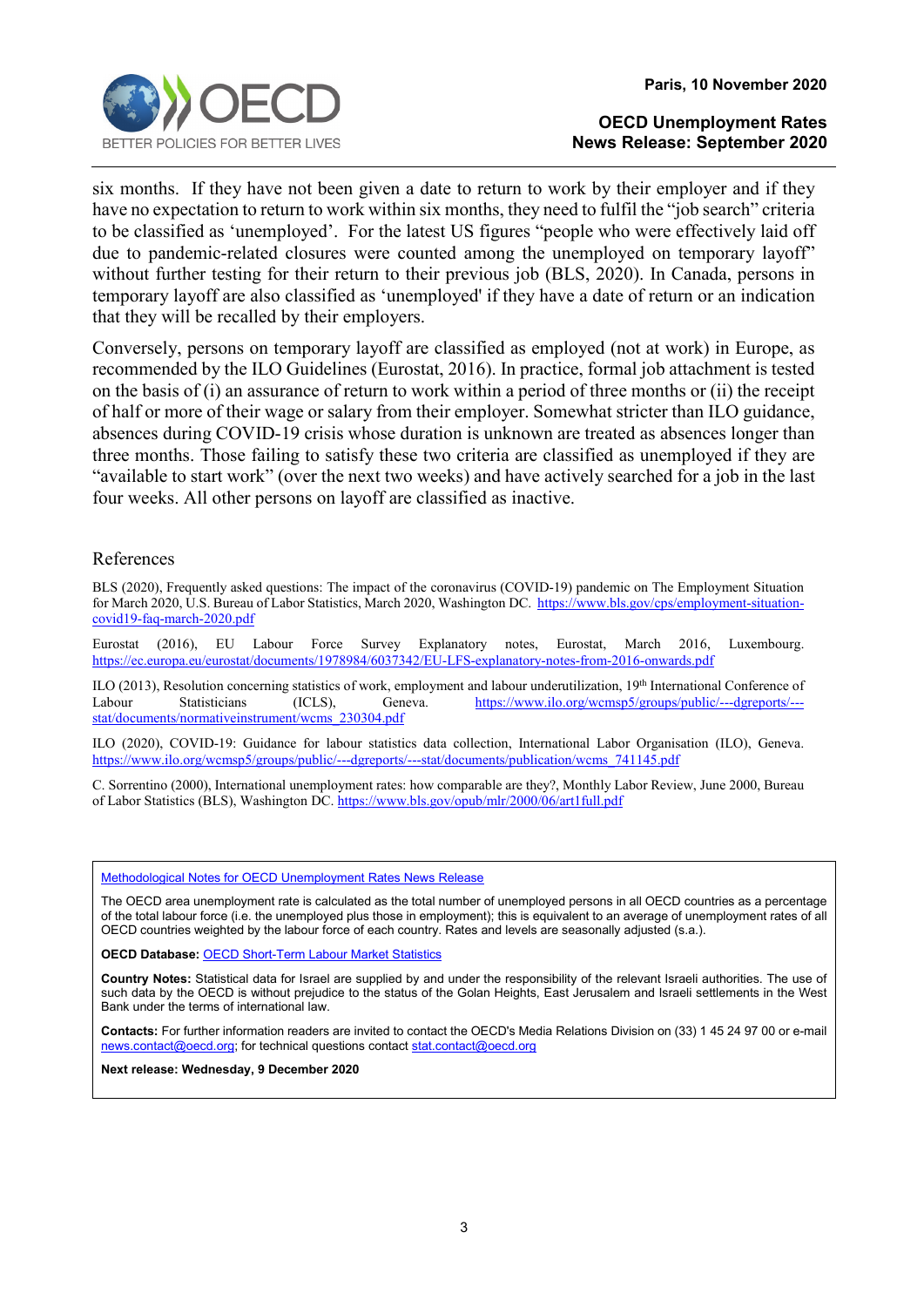

|                              | 2017 | 2018 | 2019 | 2019           |      | 2020 |      |                    |      |      | 2020   |      |      |
|------------------------------|------|------|------|----------------|------|------|------|--------------------|------|------|--------|------|------|
|                              |      |      |      | Q <sub>4</sub> | Q1   | Q2   | Q3   | Apr                | May  | Jun  | Jul    | Aug  | Sep  |
| <b>OECD - Total</b>          | 5.9  | 5.5  | 5.4  | 5.3            | 5.4  | 8.6  | 7.6  | 8.8                | 8.7  | 8.3  | 8.0    | 7.4  | 7.3  |
| Major Seven                  | 5.0  | 4.5  | 4.3  | 4.2            | 4.3  | 8.6  | 6.9  | 9.2                | 8.7  | 7.8  | 7.5    | 6.7  | 6.5  |
| European Union               | 8.2  | 7.3  | 6.7  | 6.6            | 6.5  | 6.9  | 7.5  | 6.7                | 6.9  | 7.2  | 7.4    | 7.5  | 7.5  |
| Euro area                    | 9.1  | 8.2  | 7.6  | 7.4            | 7.3  | 7.6  | 8.2  | 7.4                | 7.6  | 7.9  | 8.1    | 8.3  | 8.3  |
|                              |      |      |      |                |      |      |      |                    |      |      |        |      |      |
| Australia                    | 5.6  | 5.3  | 5.2  | 5.2            | 5.2  | 7.0  | 7.1  | 6.4                | 7.1  | 7.4  | 7.5    | 6.8  | 6.9  |
| Austria                      | 5.5  | 4.9  | 4.5  | 4.2            | 4.5  | 5.4  | 5.5  | 4.7                | 5.7  | 5.9  | 5.6    | 5.4  | 5.5  |
| Belgium <sup>(1)</sup>       | 7.1  | 6.0  | 5.4  | 5.2            | 5.0  | 5.0  | 5.1  | 5.1                | 5.0  | 5.0  | 5.0    | 5.1  | 5.2  |
| Canada <sup>(2)</sup>        | 6.3  | 5.8  | 5.7  | 5.7            | 6.3  | 13.0 | 10.0 | 13.0               | 13.7 | 12.3 | 10.9   | 10.2 | 9.0  |
| Chile                        | 7.0  | 7.4  | 7.2  | 7.6            | 8.2  | 11.8 | 12.0 | 10.9               | 11.8 | 12.3 | 12.3   | 12.0 |      |
| Colombia                     | 9.4  | 9.7  | 10.5 | 10.7           | 11.2 | 20.7 | 17.8 | 20.2               | 21.1 | 20.6 | 19.7   | 17.2 | 16.6 |
| Czech Republic               | 2.9  | 2.3  | 2.0  | 2.0            | 2.0  | 2.4  | 2.8  | 2.2                | 2.4  | 2.7  | 2.7    | 2.8  | 2.8  |
| Denmark                      | 5.8  | 5.1  | 5.1  | 5.1            | 4.9  | 5.5  | 6.2  | 4.9                | 5.5  | 6.0  | 6.3    | 6.2  | 6.1  |
| Estonia                      | 5.8  | 5.4  | 4.4  | 4.3            | 4.7  | 7.0  |      | 6.0                | 7.0  | 8.0  | 7.8    | 8.0  |      |
| Finland                      | 8.6  | 7.4  | 6.7  | 6.8            | 6.7  | 7.7  | 8.5  | 7.3                | 8.0  | 7.9  | 8.6    | 8.5  | 8.4  |
| France                       | 9.4  | 9.0  | 8.5  | 8.2            | 7.8  | 7.1  | 7.5  | 7.8                | 6.9  | 6.6  | 7.1    | 7.5  | 7.9  |
| Germany <sup>(3)</sup>       | 3.8  | 3.4  | 3.2  | 3.2            | 3.6  | 4.2  | 4.5  | 4.0                | 4.2  | 4.4  | 4.5    | 4.5  | 4.5  |
| Greece                       | 21.5 | 19.3 | 17.3 | 16.6           | 15.9 | 17.0 |      | 15.7               | 17.7 | 17.5 | 17.0   | 16.8 |      |
| Hungary                      | 4.2  | 3.7  | 3.5  | 3.5            | 3.6  | 4.6  |      | 4.1                | 4.8  | 4.9  | 4.6    | 4.4  |      |
| Iceland                      | 2.8  | 2.7  | 3.5  | 3.5            | 3.7  | 4.3  | 5.2  | 3.9                | 4.5  | 4.5  | 5.0    | 5.0  | 5.6  |
| Ireland                      | 6.7  | 5.8  | 5.0  | 4.6            | 4.9  | 4.9  | 5.3  | 4.8                | 4.8  | 5.0  | 5.2    | 5.2  | 5.4  |
| Israel                       | 4.2  | 4.0  | 3.8  | 3.7            | 3.6  | 4.2  | 4.7  | 3.7                | 4.3  | 4.6  | 4.7    | 4.9  | 4.7  |
| Italy                        | 11.2 | 10.6 | 10.0 | 9.5            | 9.1  | 8.5  | 9.7  | 7.3                | 8.7  | 9.4  | 9.8    | 9.7  | 9.6  |
| Japan                        | 2.8  | 2.4  | 2.4  | 2.3            | 2.4  | 2.8  | 3.0  | 2.6                | 2.9  | 2.8  | 2.9    | 3.0  | 3.0  |
| Korea                        | 3.7  | 3.8  | 3.8  | 3.6            | 3.7  | 4.2  | 3.8  | 3.8                | 4.5  | 4.3  | 4.2    | 3.2  | 3.9  |
| Latvia                       | 8.7  | 7.4  | 6.3  | 6.1            | 7.1  | 8.6  | 8.7  | 8.2                | 8.7  | 8.9  | 9.0    | 8.8  | 8.4  |
| Lithuania                    | 7.1  | 6.2  | 6.3  | 6.4            | 6.3  | 8.4  | 9.5  | 7.8                | 8.5  | 8.8  | 9.0    | 9.6  | 9.8  |
| Luxembourg                   | 5.6  | 5.5  | 5.6  | 5.6            | 6.0  | 7.5  | 6.9  | 7.4                | 7.6  | 7.6  | 7.2    | 6.8  | 6.7  |
| Mexico <sup>(4)</sup>        | 3.4  | 3.3  | 3.5  | 3.4            | 3.5  | 4.9  | 4.9  | 4.8 <sub>(b)</sub> | 4.3  | 5.5  | 5.1(b) | 5.0  | 4.7  |
| Netherlands                  | 4.9  | 3.8  | 3.4  | 3.4            | 2.9  | 3.8  | 4.5  | 3.4                | 3.6  | 4.3  | 4.5    | 4.6  | 4.4  |
| New Zealand                  | 4.7  | 4.3  | 4.1  | 4.1            | 4.2  | 4.0  | 5.3  |                    |      |      |        |      |      |
| Norway                       | 4.2  | 3.9  | 3.7  | 3.9            | 3.6  | 4.6  |      | 4.1                | 4.6  | 5.2  | 5.2    | 5.3  |      |
| Poland                       | 4.9  | 3.9  | 3.3  | 2.9            | 3.0  | 3.3  | 3.1  | 3.2                | 3.3  | 3.3  | 3.2    | 3.1  | 3.1  |
| Portugal                     | 9.0  | 7.1  | 6.6  | 6.6            | 6.5  | 6.5  | 7.9  | 6.3                | 5.9  | 7.3  | 7.9    | 8.1  | 7.7  |
| Slovak Republic              | 8.1  | 6.5  | 5.8  | 5.6            | 6.0  | 6.7  | 6.8  | 6.7                | 6.8  | 6.7  | 6.8    | 6.9  | 6.8  |
| Slovenia                     | 6.6  | 5.1  | 4.5  | 4.1            | 4.3  | 5.4  | 4.7  | 5.4                | 5.5  | 5.3  | 4.8    | 4.7  | 4.7  |
| Spain                        | 17.2 | 15.3 | 14.1 | 13.8           | 13.9 | 15.5 | 16.6 | 15.1               | 15.3 | 16.0 | 16.5   | 16.7 | 16.5 |
| Sweden <sup>(1)</sup>        | 6.7  | 6.3  | 6.8  | 6.9            | 7.2  | 8.5  | 9.1  | 7.9                | 8.4  | 9.2  | 9.1    | 9.1  | 9.0  |
| Switzerland                  | 4.8  | 4.7  | 4.4  | 4.1            | 4.2  | 4.9  |      |                    |      |      |        |      |      |
| <b>Turkey</b>                | 10.9 | 11.0 | 13.7 | 13.3           | 12.7 | 14.0 |      | 13.6               | 14.0 | 14.3 | 13.8   |      |      |
| United Kingdom               | 4.4  | 4.0  | 3.8  | 3.7            | 3.9  | 3.8  |      | 3.7                | 3.7  | 3.9  | 4.3    |      |      |
| United States <sup>(5)</sup> | 4.4  | 3.9  | 3.7  | 3.5            | 3.8  | 13.0 | 8.8  | 14.7               | 13.3 | 11.1 | 10.2   | 8.4  | 7.9  |

| Table 1: OECD Unemployment Rates, s.a. |  |
|----------------------------------------|--|
| Percentage of the labour force         |  |

**b: Break in time series**

Notes:

(1) Breaks in the Labour Force Survey data for Belgium in Q1 2017 and for Sweden in Q3 2018.

(2) Canada: Unemployment rate for October 2020 was 8.9%.

(3) Germany: Due to the introduction of the new German system of integrated household surveys, data from January 2020 onwards are estimations.

(4) Mexico: April, May and June 2020 monthly figures are based on the INEGI ETOE phone survey. These data are not strictly comparable with the results for earlier months. Data from July 2020 are based on the New ENOE survey, combining telephone and face-to-face interviews. (5) United States: Unemployment rate for October 2020 was 6.9%.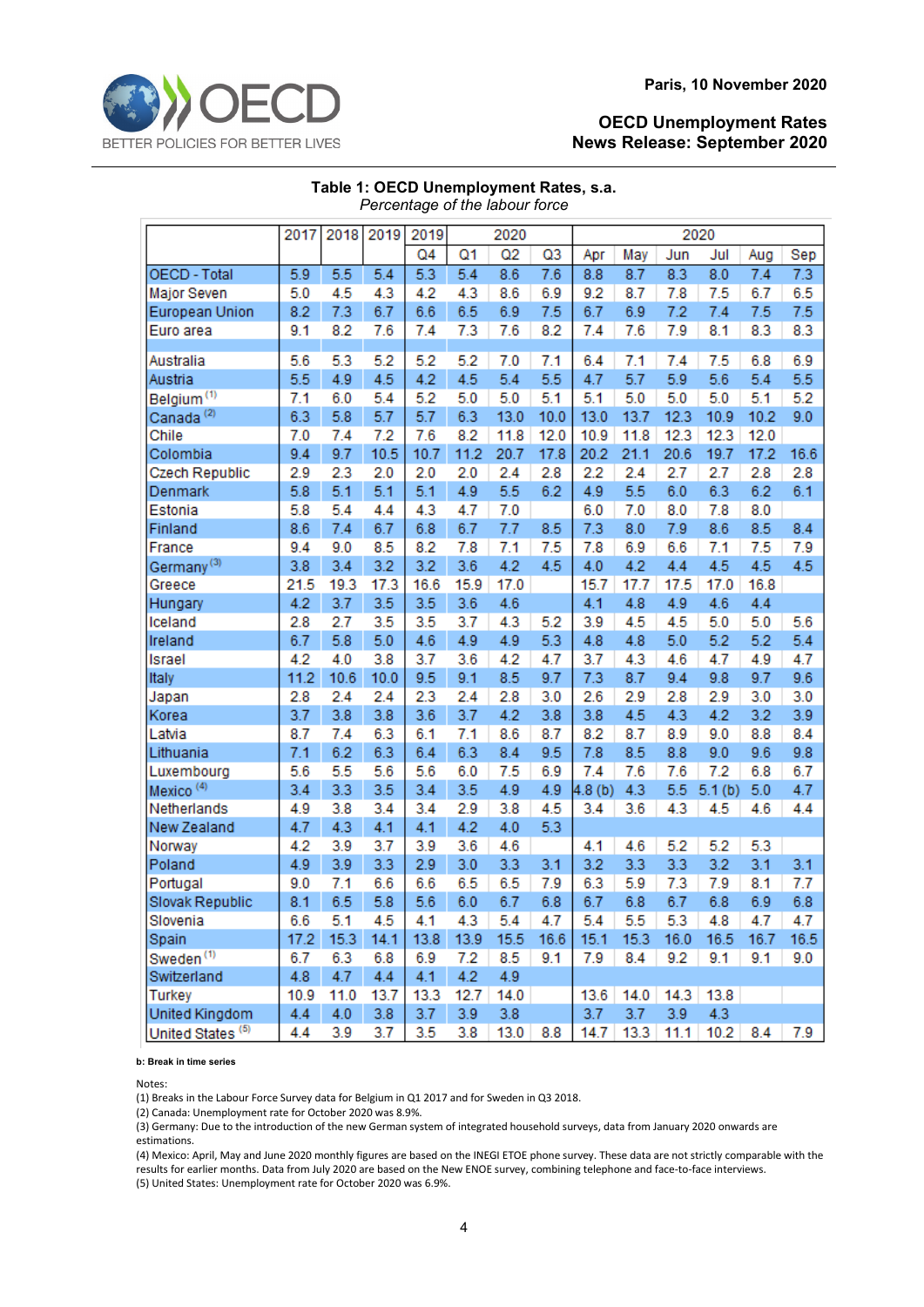|                        | Women            |            |                       |                    |            |            | Men  |                  |           |                  |            |            |  |
|------------------------|------------------|------------|-----------------------|--------------------|------------|------------|------|------------------|-----------|------------------|------------|------------|--|
|                        |                  |            |                       |                    |            |            |      | 2020             |           |                  |            |            |  |
|                        | 2019             |            | 2020                  |                    | 2020       |            | 2019 |                  |           |                  | 2020       |            |  |
| OECD - Total           | 5.6              | Q2<br>9.0  | Q <sub>3</sub><br>7.9 | Jul<br>8.4         | Aug<br>7.7 | Sep<br>7.5 | 5.2  | Q2<br>8.2        | Q3<br>7.4 | Jul<br>7.7       | Aug<br>7.3 | Sep<br>7.1 |  |
|                        |                  |            |                       |                    |            |            |      |                  |           |                  |            |            |  |
| Major Seven            | 4.2              | 9.0        | 7.0                   | 7.7                | 6.8        | 6.5        | 4.3  | 8.2              | 6.8       | 7.3              | 6.7        | 6.4        |  |
| European Union         | 7.1              | 7.2        | 7.9                   | 7.8                | 7.9        | 7.9        | 6.5  | 6.7              | 7.1       | 7.1              | 7.1        | 7.1        |  |
| Euro area              | 7.9              | 7.9        | 8.8                   | 8.6                | 8.8        | 8.9        | 7.2  | 7.4              | 7.8       | 7.8              | 7.9        | 7.8        |  |
|                        |                  |            |                       |                    |            |            |      |                  |           |                  |            |            |  |
| Australia              | 5.1              | 6.8        | 6.9                   | 7.5                | 6.6        | 6.7        | 5.2  | 7.1              | 7.2       | 7.5              | 7.0        | 7.1        |  |
| Austria                | 4.4              | 5.3        | 5.2                   | 5.4                | 5.1        | 5.2        | 4.6  | 5.6              | 5.8       | 5.8              | 5.8        | 5.8        |  |
| Belgium                | 4.9              | 4.8        | 4.8                   | 4.7                | 4.9        | 4.9        | 5.8  | 5.3              | 5.3       | 5.2              | 5.4        | 5.4        |  |
| Canada                 | 5.3              | 13.4       | 9.5                   | 10.4               | 9.5        | 8.5        | 6.0  | 12.7             | 10.5      | 11.3             | 10.7       | 9.5        |  |
| Chile                  | 8.0              | 11.5       | 11.6                  | 11.9               | 11.6       |            | 6.7  | 11.9             | 12.2      | 12.5             | 12.2       |            |  |
| Colombia               | 13.7             | 25.4       | 23.2                  | 25.5               | 22.1       | 21.9       | 8.2  | 17.4             | 14.1      | 15.7             | 13.7       | 12.9       |  |
| Czech Republic         | 2.4              | 2.7        | 3.1                   | 3.2                | 3.0        | 3.2        | 1.7  | 2.2              | 2.4       | 2.3              | 2.6        | 2.4        |  |
| Denmark                | 5.3              | 5.9        | 6.3                   | 6.5                | 6.3        | 6.2        | 4.8  | 5.1              | 6.0       | 6.0              | 6.1        | 6.0        |  |
| Estonia                | 4.7              | 6.9        |                       | 7.3                | 7.8        |            | 4.1  | 7.1              |           | 8.2              | 8.1        |            |  |
| Finland                | 6.2              | 7.6        | 8.0                   | 8.1                | 8.1        | 7.9        | 7.2  | 7.9              | 8.9       | 9.0              | 8.9        | 8.8        |  |
| France                 | 8.4              | 6.8        | 7.5                   | 6.9                | 7.5        | 8.0        | 8.5  | 7.4              | 7.5       | 7.2              | 7.5        | 7.7        |  |
| Germany <sup>(1)</sup> | 2.7              | 4.1        | 4.5                   | 4.5                | 4.5        | 4.6        | 3.5  | 4.3              | 4.5       | 4.4              | 4.5        | 4.5        |  |
| Greece                 | 21.5             | 20.3       |                       | 20.2               | 20.2       |            | 14.0 | 14.4             |           | 14.4             | 14.1       |            |  |
| Hungary                | 3.5              | 5.0        |                       | 4.9                | 4.5        |            | 3.4  | 4.4              |           | 4.3              | 4.4        |            |  |
| Iceland                | 3.1              | 4.3        | 4.5                   | 4.4                | 4.5        | 4.6        | 3.9  | 4.3              | 5.8       | 5.4              | 5.4        | 6.5        |  |
| Ireland                | 4.7              | 4.8        | 5.3                   | 5.2                | 5.3        | 5.4        | 5.2  | 5.0              | 5.2       | 5.1              | 5.2        | 5.4        |  |
| Israel                 | 3.9              | 3.9        | 4.4                   | 4.4                | 4.5        | 4.3        | 3.7  | 4.5              | 5.0       | 4.9              | 5.2        | 5.0        |  |
| Italy                  | 11.1             | 9.4        | 10.8                  | 10.9               | 10.6       | 10.8       | 9.1  | 7.8              | 8.9       | 9.0              | 9.0        | 8.7        |  |
| Japan                  | 2.2              | 2.4        | 2.8                   | 2.7                | 2.9        | 2.7        | 2.5  | 3.1              | 3.1       | 3.0              | 3.0        | 3.2        |  |
| Korea                  | 3.6              | 4.2        | 3.9                   | 4.3                | 3.4        | 4.0        | 3.9  | 4.2              | 3.6       | 4.1              | 3.0        | 3.8        |  |
| Latvia                 | 5.4              | 7.3        | 7.3                   | 7.5                | 7.4        | 7.1        | 7.2  | 9.9              | 10.2      | 10.5             | 10.2       | 9.8        |  |
| Lithuania              | 5.5              | 7.3        | 8.1                   | 7.7                | 8.2        | 8.5        | 7.1  | 9.4              | 10.8      | 10.3             | 10.9       | 11.1       |  |
| Luxembourg             | 5.6              | 7.2        | 6.7                   | 7.0                | 6.6        | 6.5        | 5.6  | 7.8              | 7.1       | 7.4              | 7.0        | 6.8        |  |
| Mexico <sup>(2)</sup>  | 3.6              | 4.1        | 4.9                   | 5.7 <sub>(b)</sub> | 4.7        | 4.2        | 3.5  | 5.4              | 5.0       | 4.8(b)           | 5.1        | 5.0        |  |
| Netherlands            | 3.4              | 3.8        | 4.8                   | 4.8                | 4.9        | 4.7        | 3.4  | 3.8              | 4.2       | 4.2              | 4.3        | 4.2        |  |
| New Zealand            | 4.4              | 4.5        | 5.8                   |                    |            |            | 3.8  | 3.6              | 4.8       |                  |            |            |  |
| Norway                 | 3.4              | 4.4        |                       | 4.8                | 4.9        |            | 4.0  | 4.8              |           | 5.5              | 5.6        |            |  |
| Poland                 | 3.6              | 3.4        | 3.4                   | 3.5                | 3.4        | 3.3        | 3.0  | 3.2              | 3.0       | 3.1              | 3.0        | 2.9        |  |
| Portugal               | 7.2              | 7.0        | 8.1                   | 8.1                | 8.1        | 8.0        | 5.9  | 6.0              | 7.7       | 7.7 <sub>2</sub> | 8.0        | 7.5        |  |
| Slovak Republic        | 6.0              | 6.8        | 6.8                   | 6.7                | 6.8        | 6.8        | 5.6  | 6.6              | 6.9       | 6.8              | 6.9        | 6.9        |  |
| Slovenia               | 5.0              | 6.2        | 5.4                   | 5.6                | 5.3        | 5.2        | 4.0  | 4.7              | 4.2       | 4.2              | 4.2        | 4.3        |  |
| Spain                  | 16.0             | 16.9       | 18.7                  | 18.4               | 18.9       | 18.7       | 12.5 | 14.3             | 14.7      | 14.7             | 14.8       | 14.6       |  |
| Sweden                 | 6.9              | 8.5        | 9.0                   | 8.9                | 9.6        | 8.5        | 6.7  | 8.6              | 9.2       | 9.4              | 8.7        | 9.4        |  |
| Switzerland            | 4.7              | 4.6        |                       |                    |            |            | 4.1  | 5.2              |           |                  |            |            |  |
| Turkey <sup>(3)</sup>  | 16.4             | 14.7       |                       | 14.5               |            |            | 12.4 | 13.6             |           | 13.5             |            |            |  |
| United Kingdom         | 3.5 <sub>2</sub> | 3.7        |                       | 3.8                |            |            | 3.9  | 3.9              |           | 4.7              |            |            |  |
| <b>United States</b>   | 3.6              | $14.1$ 9.1 |                       | $10.6$ 8.6         |            | 8.0        | 3.7  | $12.1 \quad 8.6$ |           | 9.8              | 8.3        | 7.7        |  |

**Table 2: Unemployment Rates by Gender, s.a.** *Percentage of the labour force of each group*

**b: Break in time series**

Notes:

(1) Germany: Due to the introduction of the new German system of integrated household surveys, data from January 2020 onwards are estimations.

(2) Mexico: April, May and June 2020 monthly figures are based on the INEGI ETOE phone survey. These data are not strictly comparable with the results for earlier months. Data from July 2020 are based on the New ENOE survey, combining telephone and face-to-face interviews.

(3) Turkey: Due to changes introduced in the Labour Force Survey, data by gender from January 2014 onwards are OECD estimates.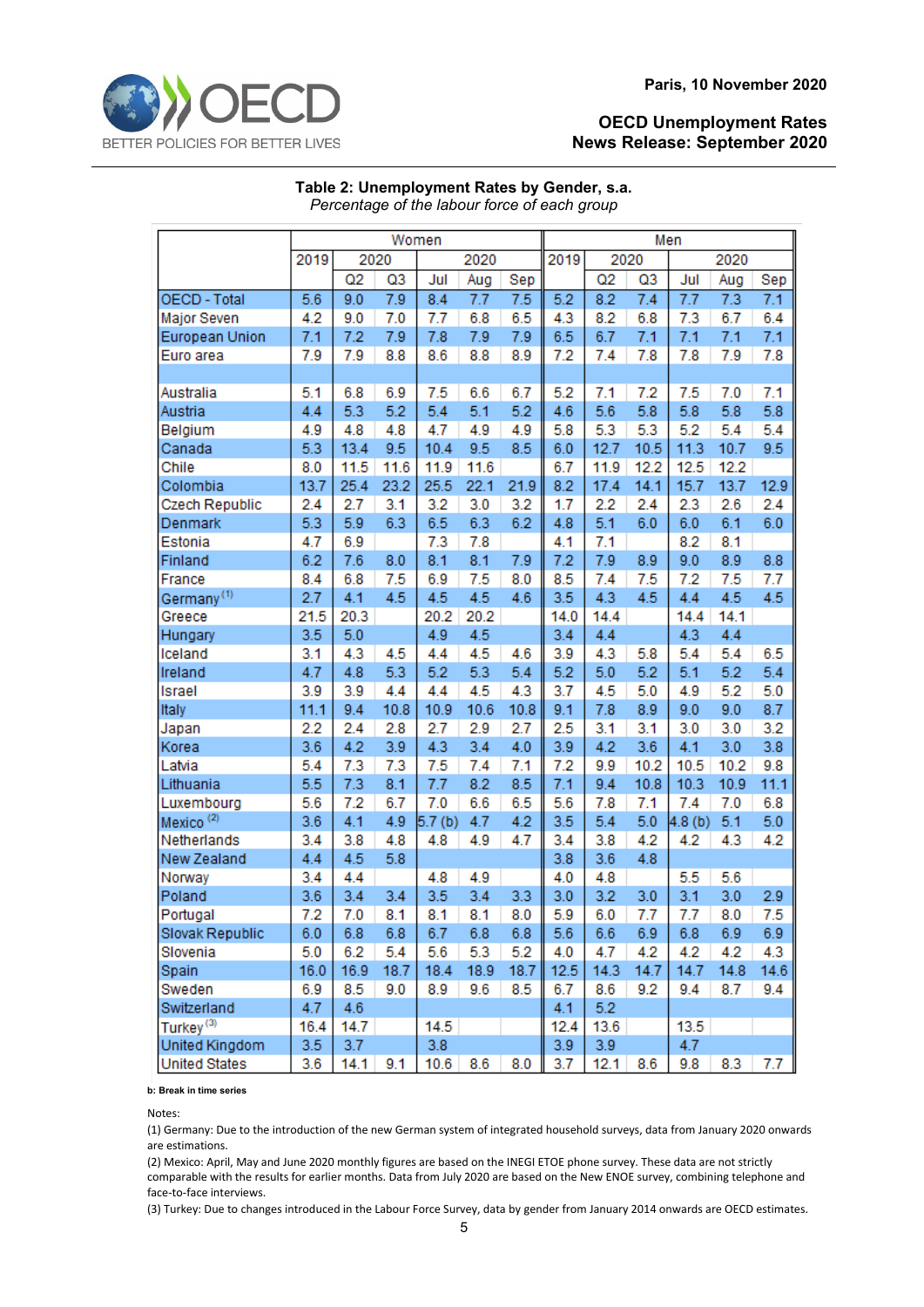

## **Table 3: Unemployment Rates by Age, s.a.** *Percentage of the labour force of each group*

|                         | Youth (15-24) |                              |      |        |      |      |      | Prime-age and Older Workers (25+) |      |        |      |      |  |
|-------------------------|---------------|------------------------------|------|--------|------|------|------|-----------------------------------|------|--------|------|------|--|
|                         | 2019          | 2020<br>2020<br>2020<br>2019 |      |        |      |      |      |                                   |      |        |      |      |  |
|                         |               | Q2                           | Q3   | Jul    | Aug  | Sep  |      | Q2                                | Q3   | Jul    | Aug  | Sep  |  |
| <b>OECD - Total</b>     | 11.7          | 18.4                         | 15.6 | 16.9   | 15.4 | 14.6 | 4.6  | 7.4                               | 6.5  | 6.9    | 6.4  | 6.3  |  |
| Major Seven             | 9.4           | 18.4                         | 14.1 | 15.7   | 13.7 | 12.8 | 3.6  | 7.4                               | 5.9  | 6.4    | 5.8  | 5.6  |  |
| European Union          | 15.1          | 16.7                         | 17.5 | 17.7   | 17.8 | 17.1 | 5.9  | 6.1                               | 6.6  | 6.5    | 6.6  | 6.6  |  |
| Euro area               | 15.8          | 17.1                         | 18.0 | 18.1   | 18.3 | 17.6 | 6.8  | 6.7                               | 7.3  | 7.2    | 7.4  | 7.4  |  |
| Australia               | 11.7          | 15.5                         | 15.0 | 16.3   | 14.1 | 14.5 | 3.9  | 5.5                               | 5.6  | 5.8    | 5.5  | 5.6  |  |
| Austria                 | 8.5           | 11.5                         | 10.0 | 10.4   | 10.1 | 9.4  | 4.0  | 4.7                               | 5.0  | 5.1    | 4.9  | 5.0  |  |
| Belgium <sup>(1)</sup>  | 14.3          | 15.7                         | 18.3 | 18.3   | 18.3 | 18.3 | 4.6  | 4.2                               | 4.2  | 4.1    | 4.2  | 4.2  |  |
| Canada                  | 11.0          | 28.0                         | 22.1 | 24.2   | 23.1 | 18.9 | 4.8  | 10.8                              | 8.1  | 8.8    | 8.1  | 7.4  |  |
| Chile                   | 18.6          | 27.2                         | 27.3 | 28.3   | 27.3 |      | 6.1  | 10.5                              | 10.8 | 11.0   | 10.8 |      |  |
| Colombia                | 20.8          | 33.1                         | 28.8 | 32.4   | 28.2 | 25.8 | 8.4  | 18.4                              | 15.6 | 17.3   | 14.9 | 14.7 |  |
| Czech Republic          | 5.6           | 7.8                          | 8.5  | 8.9    | 8.5  | 8.1  | 1.8  | 2.2                               | 2.5  | 2.4    | 2.5  | 2.5  |  |
| Denmark                 | 10.1          | 11.7                         | 12.2 | 12.8   | 12.0 | 11.9 | 4.2  | 4.4                               | 5.1  | 5.1    | 5.2  | 5.1  |  |
| Estonia                 | 10.7          | 18.1                         |      | 23.7   | 20.9 |      | 3.8  | 6.1                               |      | 6.4    | 6.9  |      |  |
| Finland                 | 17.0          | 22.0                         | 22.0 | 23.7   | 22.5 | 19.8 | 5.3  | 6.0                               | 6.8  | 6.7    | 6.8  | 7.0  |  |
| France                  | 19.6          | 21.1                         | 19.9 | 20.3   | 19.9 | 19.6 | 7.3  | 5.7                               | 6.2  | 5.8    | 6.2  | 6.6  |  |
| Germany <sup>(2)</sup>  | 5.8           | 6.0                          | 6.1  | 6.1    | 6.1  | 6.0  | 2.9  | 4.0                               | 4.3  | 4.3    | 4.3  | 4.4  |  |
| Greece                  | 35.3          | 36.4                         |      | 36.0   | 39.3 |      | 16.4 | 16.0                              |      | 16.0   | 15.8 |      |  |
| Hungary                 | 11.5          | 14.9                         |      | 14.1   | 12.4 |      | 2.9  | 3.9                               |      | 3.9    | 3.9  |      |  |
| Iceland                 | 9.1           | 10.8                         | 10.4 | 9.9    | 10.5 | 10.7 | 2.6  | 3.2                               | 4.3  | 4.1    | 4.0  | 4.7  |  |
| Ireland                 | 12.4          | 14.4                         | 17.8 | 17.1   | 17.5 | 18.9 | 4.0  | 3.8                               | 3.8  | 3.8    | 3.8  | 3.8  |  |
| Israel <sup>(3)</sup>   | 6.7           | 7.9                          | 9.9  | 10.4   | 11.2 | 8.2  | 3.3  | 3.3                               | 4.2  | 4.2    | 4.4  | 4.1  |  |
| Italy                   | 29.2          | 28.2                         | 30.8 | 31.2   | 31.4 | 29.7 | 8.8  | 7.3                               |      |        |      |      |  |
| Japan                   | 3.8           | 4.7                          | 4.7  | 5.1    | 4.7  | 4.3  | 2.2  | 2.6                               | 2.8  | 2.7    | 2.8  | 2.9  |  |
| Korea                   | 10.4          | 11.2                         | 10.6 | 10.3   | 9.8  | 11.5 | 3.4  | 3.8                               | 3.4  | 3.9    | 2.8  | 3.5  |  |
| Latvia                  | 12.5          | 17.6                         | 16.5 | 17.6   | 16.3 | 15.5 | 5.9  | 8.0                               | 8.3  | 8.5    | 8.3  | 8.0  |  |
| Lithuania               | 11.9          | 20.8                         | 25.4 | 23.1   | 25.4 | 27.7 | 5.8  | 7.5                               | 8.4  | 8.0    | 8.5  | 8.6  |  |
| Luxembourg              | 16.6          | 26.1                         | 23.9 | 25.3   | 23.2 | 23.1 | 4.6  | 6.0                               | 5.5  | 5.7    | 5.5  | 5.4  |  |
| Mexico <sup>(4)</sup>   | 7.2           | 8.7                          | 8.5  | 9.0(b) | 8.5  | 8.0  | 2.7  | 4.3                               | 4.3  | 4.5(b) | 4.3  | 4.0  |  |
| Netherlands             | 6.7           | 9.5                          | 11.0 | 11.0   | 11.3 | 10.7 | 2.8  | 2.7                               | 3.3  | 3.3    | 3.3  | 3.3  |  |
| New Zealand             | 11.3          | 10.5                         | 13.6 |        |      |      | 2.9  | 2.9                               | 3.9  |        |      |      |  |
| Norway                  | 9.9           | 11.6                         |      | 13.3   | 12.9 |      | 2.8  | 3.6                               |      | 4.0    | 4.1  |      |  |
| Poland                  | 9.9           | 10.1                         | 9.2  | 9.7    | 9.2  | 8.7  | 2.8  | 2.8                               | 2.7  | 2.8    | 2.7  | 2.7  |  |
| Portugal                | 18.2          | 23.1                         | 25.7 | 26.2   | 26.8 | 24.0 | 5.6  | 5.4                               | 6.7  | 6.7    | 6.8  | 6.6  |  |
| Slovak Republic         | 16.1          | 20.1                         | 19.7 | 20.4   | 20.2 | 18.4 | 5.1  | 5.9                               | 6.1  | 6.0    | 6.1  | 6.1  |  |
| Slovenia <sup>(1)</sup> | 8.2           | 16.9                         | 13.7 | 13.7   | 13.7 | 13.7 | 4.2  | 4.7                               | 4.2  | 4.3    | 4.2  | 4.2  |  |
| Spain                   | 32.6          | 39.2                         | 41.5 | 41.8   | 42.2 | 40.4 | 12.8 | 14.0                              | 14.9 | 14.8   | 15.0 | 14.9 |  |
| Sweden                  | 19.9          | 26.3                         | 26.8 | 28.5   | 27.0 | 24.9 | 5.1  | 6.3                               | 7.0  | 6.8    | 7.0  | 7.1  |  |
| Switzerland             | 8.0           | 10.4                         |      |        |      |      | 3.9  | 4.2                               |      |        |      |      |  |
| Turkey                  | 25.4          | 26.9                         |      | 25.7   |      |      | 11.5 | 11.9                              |      | 11.8   |      |      |  |
| United Kingdom          | 11.1          | 12.4                         |      | 13.6   |      |      | 2.7  | 2.6                               |      | 3.1    |      |      |  |
| <b>United States</b>    | 8.4           | 24.4                         | 15.6 | 18.6   | 14.7 | 13.5 | 3.0  | 11.5                              | 7.9  | 9.1    | 7.5  | 7.0  |  |

**b: Break in time series**

Notes:

(1) Belgium and Slovenia: For youth unemployment, quarterly data are shown

(2) Germany: Due to the introduction of the new German system of integrated household surveys, data from January 2020 onwards are estimations.

(3) Israel: Data shown in this table are not seasonally adjusted.

(4) Mexico: April, May and June 2020 monthly figures are based on the INEGI ETOE phone survey. These data are not strictly comparable with the results for earlier months. Data from July 2020 are based on the New ENOE survey, combining telephone and face-to-face interviews.